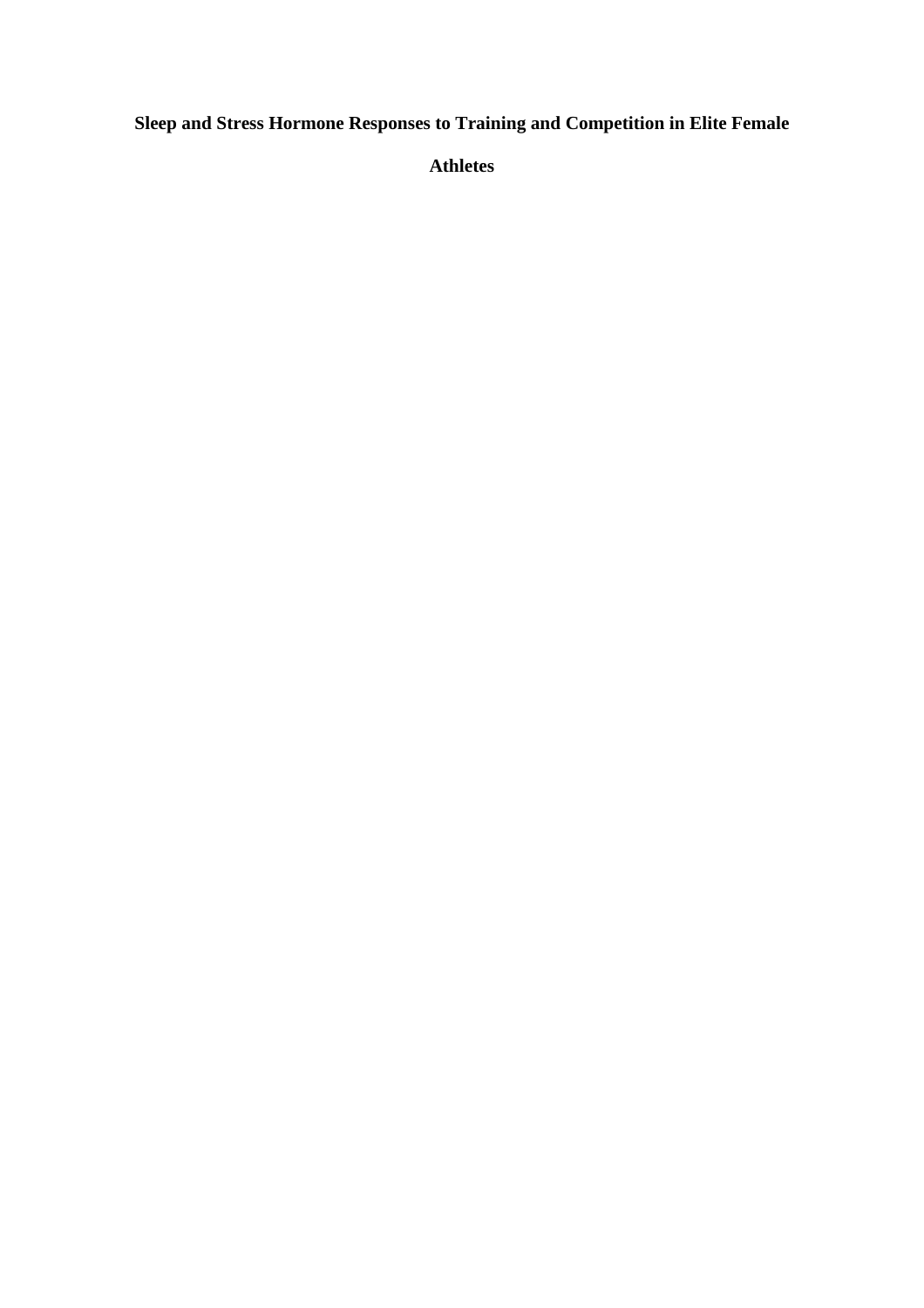### **Abstract**

Stress hormone and sleep differences in a competition versus training setting are yet to be evaluated in elite female team-sport athletes. The aim of the current study was to evaluate salivary cortisol and perceptual stress markers during competition and training and to determine the subsequent effects on sleep indices in elite female athletes. 10 elite female netball athletes (mean  $\pm$  SD; age: 23  $\pm$  6 yrs) had their sleep monitored on three occasions; following one netball competition match (MATCH), one netball match simulation session (TRAIN), and one rest day (CONTROL). Perceived stress (PS) values and salivary cortisol were collected immediately pre (17:15pm) and post-session (19:30pm), and at 22:00pm. Sleep monitoring was performed using wrist actigraphy assessing total time in bed (TTB), total sleep time (TST), efficiency (SE%), latency (SL), sleep onset time (SOT) and wake time (WT). Cortisol levels were significantly higher  $(p < 0.01)$  immediately post MATCH compared with TRAIN and CONTROL (mean  $\pm$  SD; 0.700  $\pm$  0.165, 0.178  $\pm$  0.127 and 0.157  $\pm$  0.178 μg/dL, respectively) and at 22:00pm (0.155  $\pm$  0.062, 0.077  $\pm$  0.063, and 0.089  $\pm$ 0.083 μg/dL, respectively). There was a significant reduction in TST (-118  $\pm$  112 mins, p < 0.01) and SE (-7.7  $\pm$  8.5%, p < 0.05) following MATCH vs. TRAIN. Salivary cortisol levels were significantly higher, and sleep quantity and quality were significantly reduced, following competition when compared to training and rest days.

**Keywords:** Sport; gender; exercise performance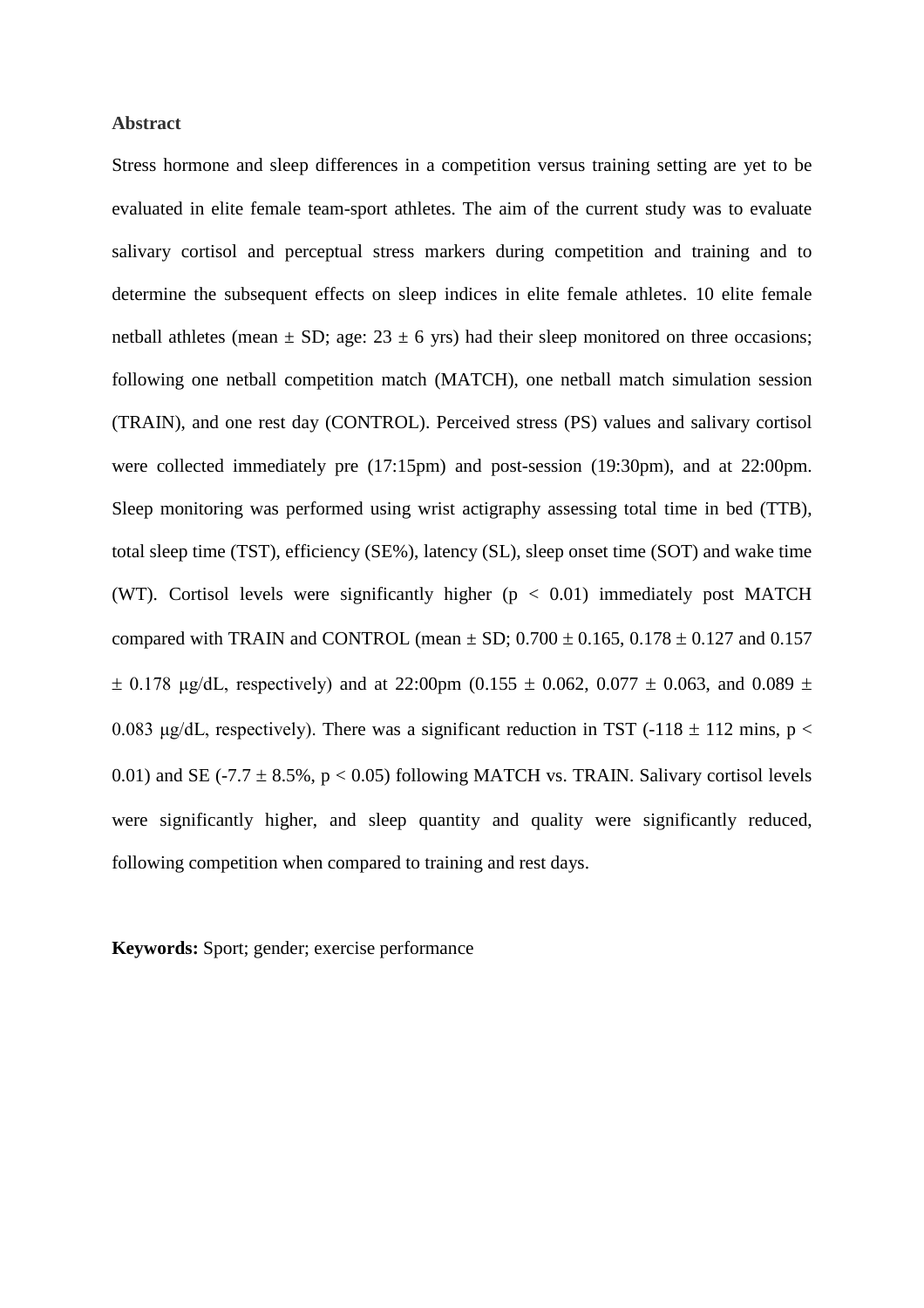### **Introduction**

Sleep is regarded as an important factor for both optimal performance and recovery in athletes (Forndran, Lastella, Roach, Halson, & Sargent, 2012; Sargent, Halson, & Roach, 2014; Simpson, Gibbs, & Matheson, 2016). However, it has been reported that sleep is often significantly reduced on the nights following training and competition (Fullagar, Skorski, Duffield, Julian, et al., 2016; Sargent & Roach, 2016; Shearer, Jones, Kilduff, & Cook, 2015). In one study, looking at a set of 283 elite (individual and team sport) athletes, more than half (52.3%) suffered sleep disturbances following a late training session or competition (Juliff, Halson, & Peiffer, 2015). This reduction in sleep quality and quantity following training and competition is thought to be due to a number of physiological and psychological factors. These may include an increase in core temperature following exercise (Nédélec, Halson, Abaidia, Ahmaidi, & Dupont, 2015), an increase in muscle tension and pain following training and competition (Halson, 2014), a disruption from light and noise or increases in psychological stress and 'social' requirements (Fullagar et al., 2015). However, there are few reports showing objective data that either support these perceptions or compares the training and competition environment athletes encounter.

The effects of competition on the sleep patterns of athletes has been reported in a limited number of studies. In 28 male elite rugby union athletes, sleep was monitored following a reference night and following the night of a match (Shearer et al., 2015). The results showed a significant decrease ( $p < 0.05$ ) in h of total sleep time following the match compared to sleep time on the reference night  $(6:02 \pm 1:27 \text{ h vs. } 7:04 \pm 1:01 \text{ h, respectively})$ . Another study in 16 elite male football players assessed the effect of a night match on sleep (Fullagar, Skorski, Duffield, Julian, et al., 2016), showing that sleep duration was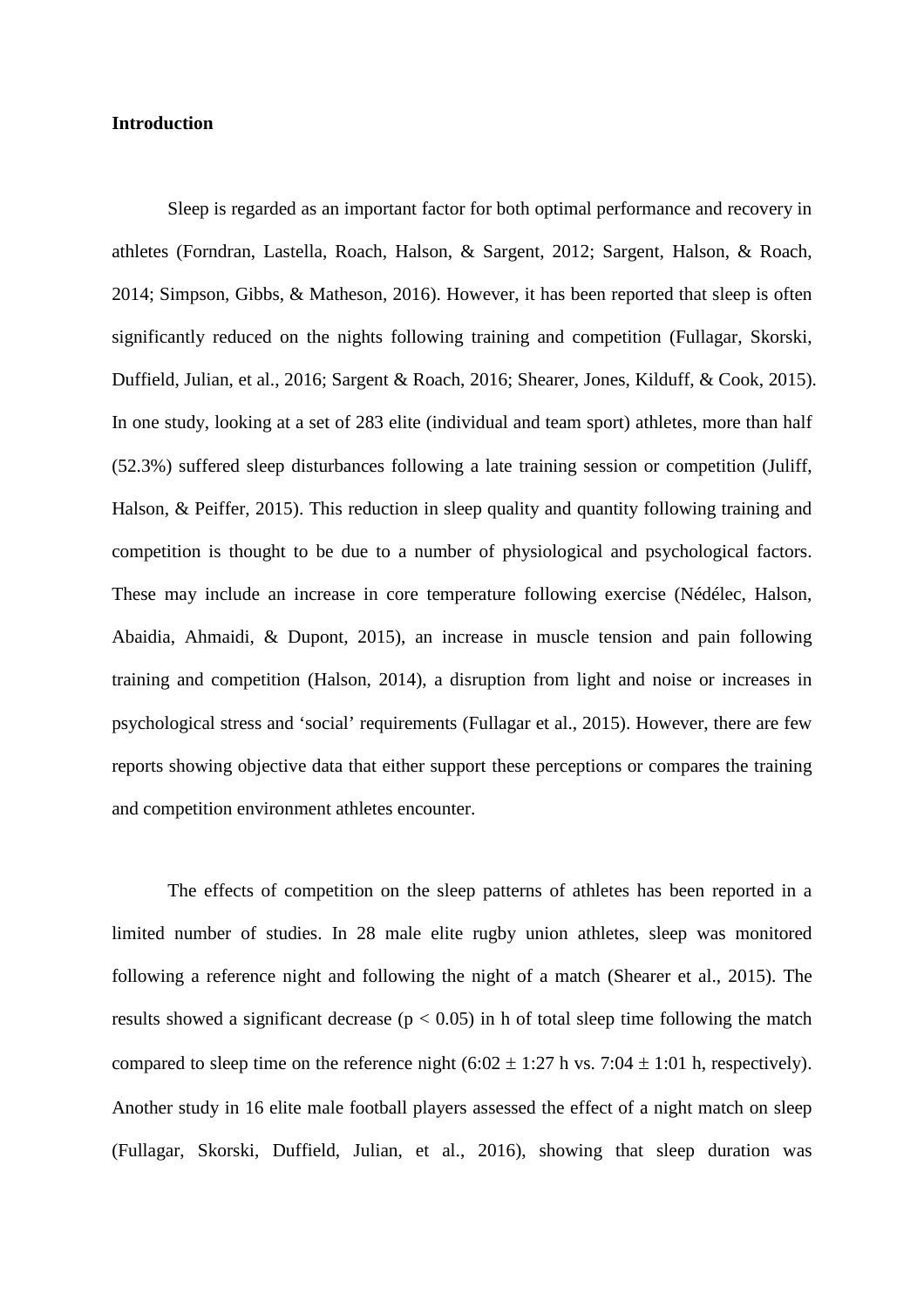significantly reduced following a night match compared to both a day match  $(-2:36 \pm 0:45)$  h,  $p < 0.01$ ) and a day training session (-3:07  $\pm$  0:46 h, p < 0.01). A similar finding was also seen in 22 elite male Australian Rules football athletes following night time competition (Sargent & Roach, 2016), where there was a significant reduction ( $p < 0.01$ ) in sleep duration following a night match (5:3  $\pm$  0:6 h) compared to the night following a day match (7:4  $\pm$  1:1 h). Interestingly, very few studies have evaluated sleep patterns or interventions in female athlete populations (Juliff, Halson, Hebert, Forsyth, & Peiffer, 2017; Leeder, Glaister, Pizzoferro, Dawson, & Pedlar, 2012; O'Donnell & Driller, 2017), and even less in female team-sport athletes. Leeder at el  $(2012)$  reported elite female athletes  $(n = 43)$  obtain on average 6:56 h of sleep per night. Whether the similar responses to those seen in the other studies are found in female athletes following competition is yet to be determined.

Another area that has been overlooked in the athlete sleep literature is the psychological stress associated with training and competition. Stress is a characteristic aspect of sports competition, regarded as a psychophysiological process, affecting athletes both cognitively and physiologically (Filaire, Sagnol, Ferrand, Maso, & Lac, 2001). Stress is often measured using a combination of perceptual questionnaires and salivary markers such as cortisol, a hormone biomarker widely used to assess athlete stress in a range of sporting environments (Crewther et al., 2013). A study in 12 male judo athletes used cortisol levels to assess psychophysiological stress during competition (Filaire et al., 2001), and reported a significant increase in the hormone ( $p < 0.05$ ) between a rest day when compared to a precompetition time point for both regional and inter-regional competitions. Cortisol concentrations were also significantly increased at the pre-competition time point in the interregional competitions compared to the regional competitions ( $p < 0.05$ ). Similarly, state anxiety, cognitive and somatic anxiety were also significantly higher ( $p < 0.05$ ) in inter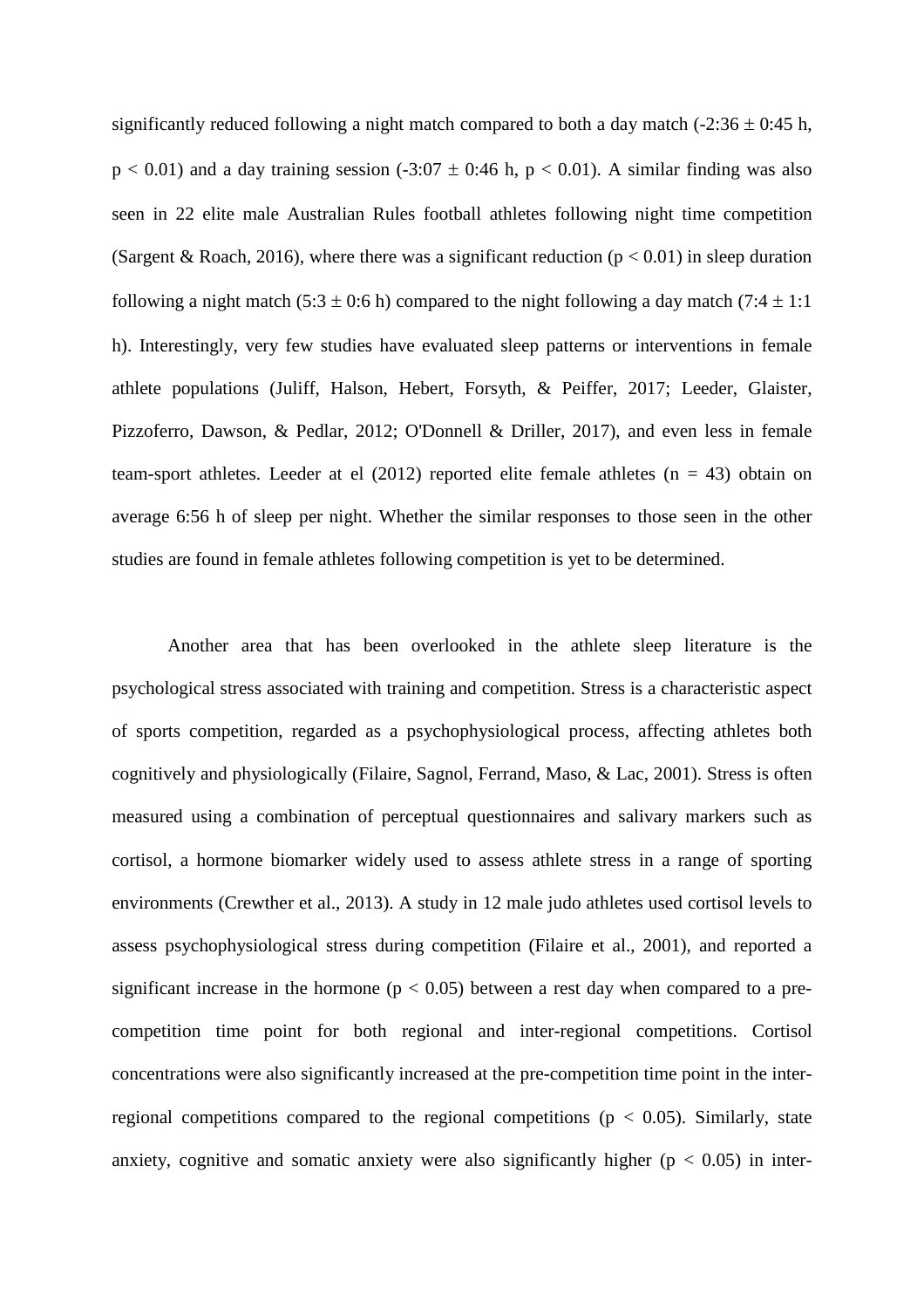regional competitions compared to regional competitions. Currently, limited investigations on cortisol responses in female athletes exist, with only one study that has evaluated cortisol and perceived stress during a game and training in 20 first division female soccer athletes (Haneishi, Fry, Moore, Schilling, & Fry, 2007). The results showed a significant 250% increase in cortisol levels following the game compared to the training session. However, the study design did not match the training and competition trials for physical intensity, making it difficult to draw conclusions on whether the differences in cortisol levels between trials were related to physiological or psychological factors.

Netball is predominantly a female team-sport that often includes night-matches at the professional level, making elite netball athletes an appropriate cohort for this current study. Furthermore, previous research has shown that quality of sleep may be a problem in elite female netballers (O'Donnell & Driller, 2017). Therefore, the aim of the current study was to measure different psychophysiological stress markers during a competition day, an intensitymatched training day and a rest day in elite female netball athletes. A secondary aim of the study was to determine the relationship between the psychophysiological stress markers on subsequent sleep indices following the three study days.

#### **Methods**

#### *Participants*

A total of 10 elite female netball athletes (mean  $\pm$  SD; age = 23  $\pm$  6 yrs; body mass = 79.8  $\pm$  8.9 kg) volunteered to participate in the current study. Athletes were from the same team and were of international representative standard. The study took place during the inseason competition phase of the netball season, where the team being studied won the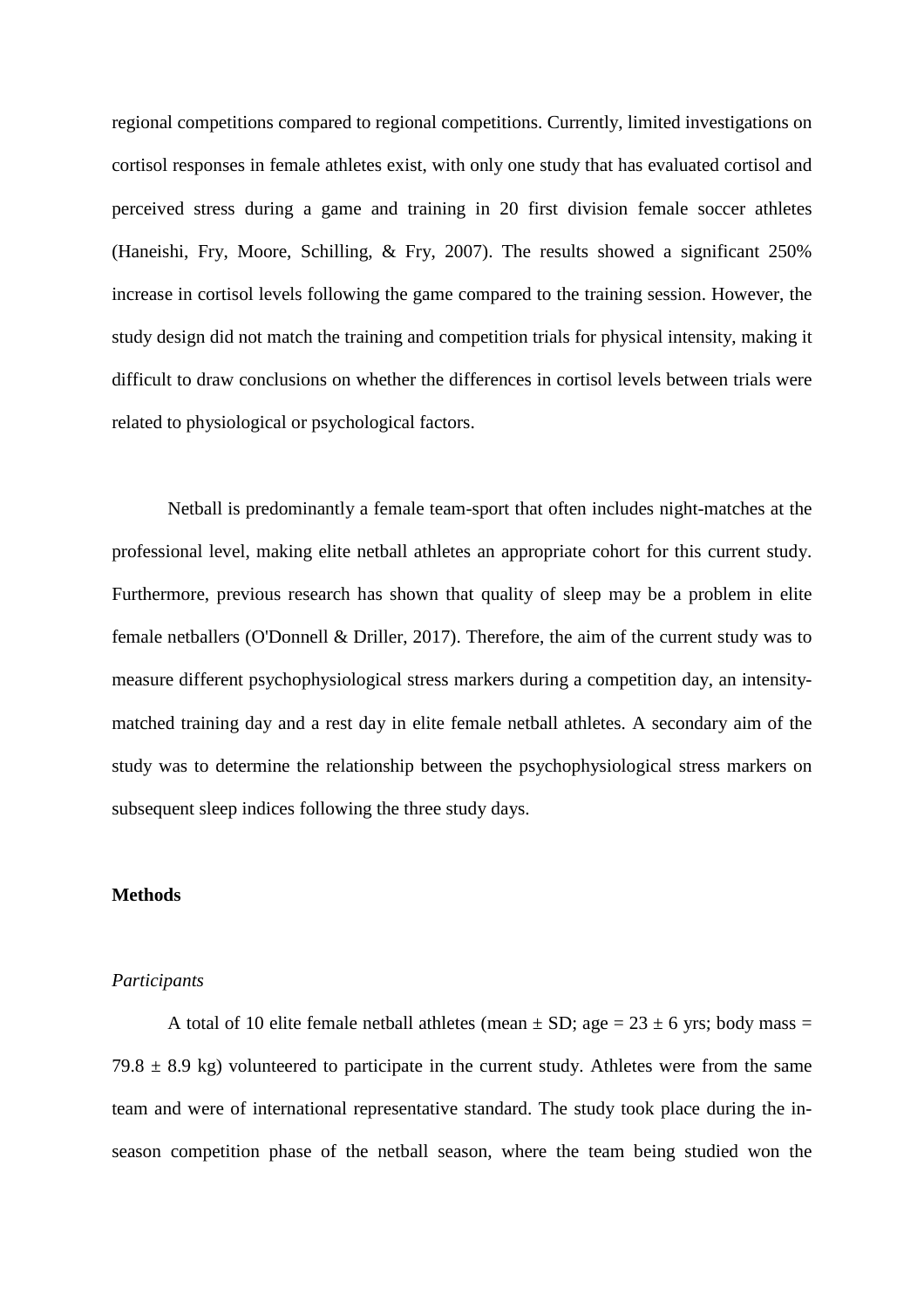National Championship. All participants provided informed written consent before taking part in this study. Ethical approval for the study was obtained through the institution's Human Research Ethics Committee. All participants completed a menstrual history questionnaire, providing information on their menstrual cycles.

### *Design*

The current study took place over a 7-day period, whereby athletes completed one netball competition match (MATCH), one netball training session (TRAIN), and one rest day (CONTROL). The MATCH and TRAIN took place at the same time of day (18:00) and were of the same physical intensity and duration. Individual intensity and duration for MATCH and TRAIN was assessed and matched through the athlete's average heart rate (Polar Electro Oy, Finland), Rate of Perceived Exertion (RPE -Borg's 6-20 scale) (Alexiou & Coutts, 2008; Foster et al., 2001; Gaudino et al., 2015) and the exact on-court playing duration for each individual athlete. The MATCH condition was performed during one of the early rounds of the competition and was played against one of the top teams in front of a capacity crowd. The TRAIN condition was performed as simulated game-play within a team training session, with no crowd in attendance.

Saliva samples were obtained at 3 time points from each athlete for the MATCH, TRAIN and CONTROL trials; immediately PRE (17:15), immediately POST (19:30) and at 22:00. At each time point athletes rated their perceived stress level (PS), using a visual analog scale (VAS) from 0cm ("low stress") to 10cm ("high stress"), adapted from Rumbold et al. (2013) and Oda and Shirakawa (2014). The athletes were instructed to mark a single vertical line at the point on the VAS continuum corresponding to their current stress level. Sleep was monitored on the nights following the MATCH, TRAIN and CONTROL to assess total sleep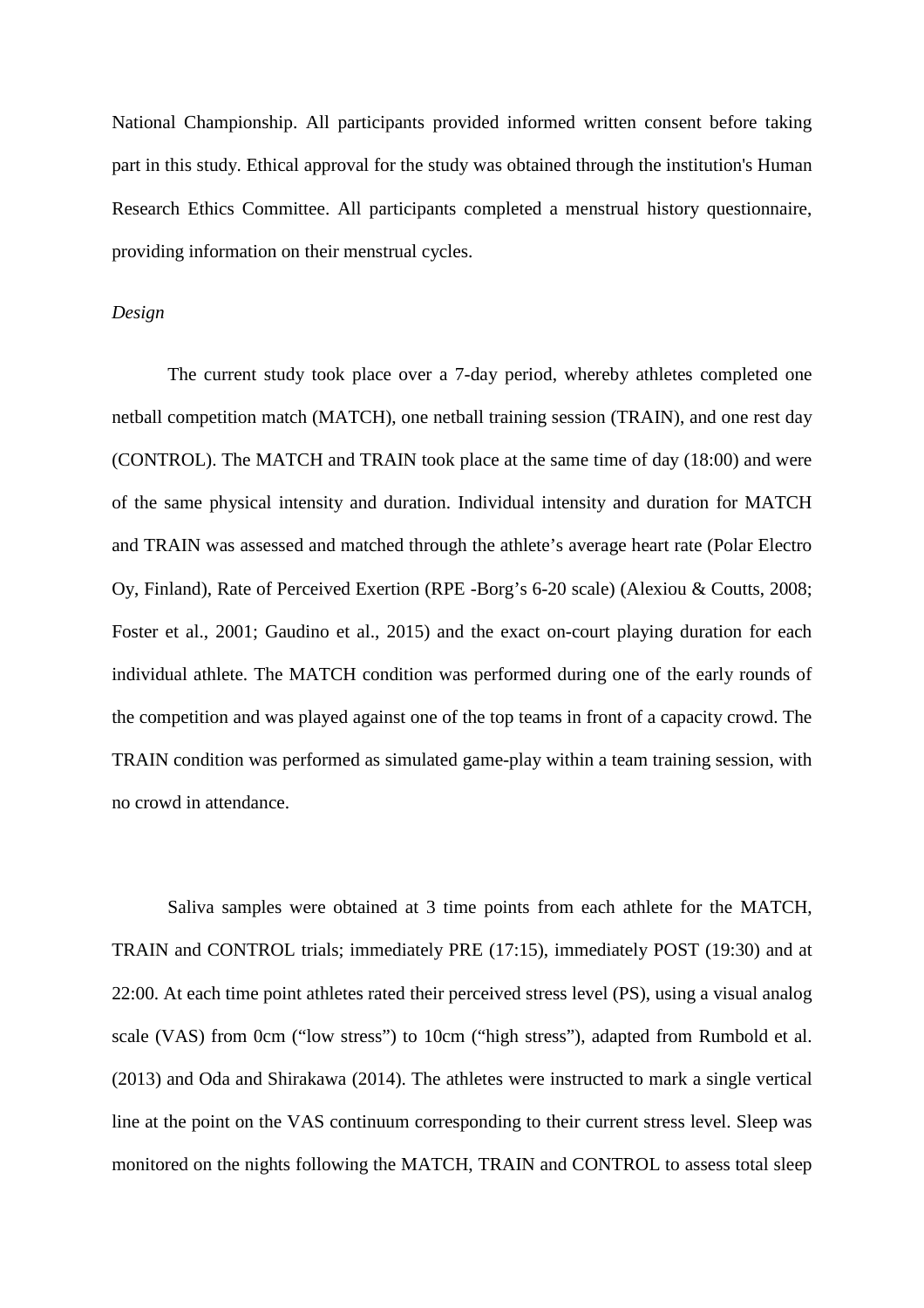time (TST), sleep efficiency (SE%) sleep latency (SL), total time in bed (TTB), sleep onset time (SOT) and wake time (WT). To control any dietary variables, athletes recorded their meals and drinks using a smartphone application (MealLogger App, Wellness Foundry, USA) for the MATCH day and were instructed to replicate their diet (nutrition and hydration) for the subsequent TRAIN and CONTROL days. Caffeine was abstained from for each testing day.

#### *Sleep Monitoring*

Athletes were required to wear a wrist actigraphy device (Readiband, Fatigue Science, Vancouver, Canada) over the duration of the study period to monitor sleep patterns. The raw activity scores were translated to sleep-wake scores based on computerized scoring algorithms (Sadeh, 2011). The Readiband device has been shown to be reliable in a healthy adult population (Driller, McQuillan, & O'Donnell, 2016) and is commonly used in sporting teams as it is more practical and less intrusive compared to polysomnography (PSG) (Dennis, Dawson, Heasman, Rogalski, & Robey, 2016; Shearer et al., 2015). The Readiband device has been validated against the gold standard polysomnography (Dunican et al., 2017). Athletes were instructed to wear the actigraph on their non-dominant wrist (Dennis et al., 2016), continuously for 7 days, with the exception of time spent during on-court training sessions, during competition, or when in contact with water (showering, swimming). Sleep indices were quantified via the Fatigue Science software (16Hz sampling rate: Readiband, Fatigue Science, Vancouver).

## *Hormone Assesment*

At each of the three time points during all three trials, athletes provided a 5-ml saliva sample by passive drool into a sterile plastic tube. Sugar-free gum (Extra, Wrigley's, New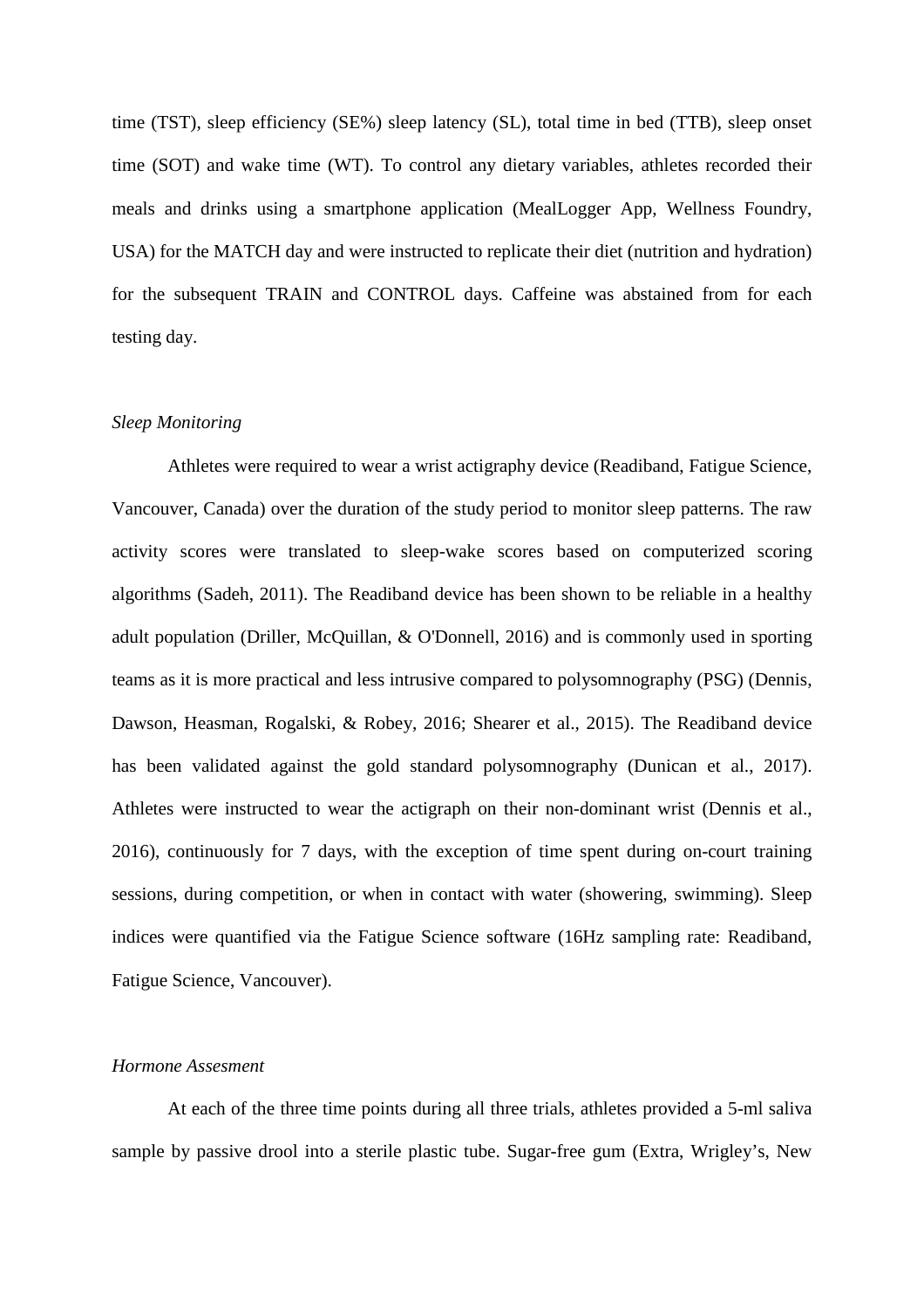Zealand) was used to increase saliva flow (Casto, Rivell, & Edwards, 2017; Crewther, Lowe, Weatherby, Gill, & Keogh, 2009), with saliva samples stored at -20°C until required. On the day of testing, saliva samples were thawed to room temperature and centrifuged at 3000 rpm for 15 minutes to remove mucins. Saliva samples were assayed using a highly sensitive Enzyme Linked Immunosorbent Assay (ELISA) for cortisol (Salimetrics, NSW, Australia), following the manufacturer's instructions. Samples were analyzed in duplicate, using 25 μL of saliva per determination and the ELISA had a lower limit of sensitivity of 0.007 μg/dL. The standard curve ranged from 0.012 μg/dL to 3.0 μg/dL, had an average intra-assay coefficient of variation (CV) of 4.2%, and an average inter-assay coefficient of variation (CV) of 8.5%.

### *Statistical Analysis*

Simple group statistics are shown as mean  $\pm$  standard deviation unless otherwise stated. A Microsoft Excel spreadsheet was used to estimate the mean effects and 90% confidence intervals (90% CI) of all measured variables between trials (Hopkins, 2006). Magnitudes of the standardized effects were calculated using Cohen's *d* and interpreted using thresholds of 0.2, 0.5 and 0.8 for *small, moderate and large*, respectively (Batterham & Hopkins, 2006). An effect size of <0.2 was considered to be *trivial* and the effect was deemed *unclear* if its 90% confidence interval overlapped the thresholds for *small* positive and negative effects  $(\pm 0.2)$  (Batterham & Hopkins, 2006). The distribution of all data was tested with the Shapiro-Wilk normality test. A two-way ANOVA was utilized to examine the effect of conditions on salivary cortisol levels and sleep indices, using a Statistical Package for Social Science (V. 22.0, SPSS Inc., Chicago, IL), with statistical significance set at  $p \le 0.05$ .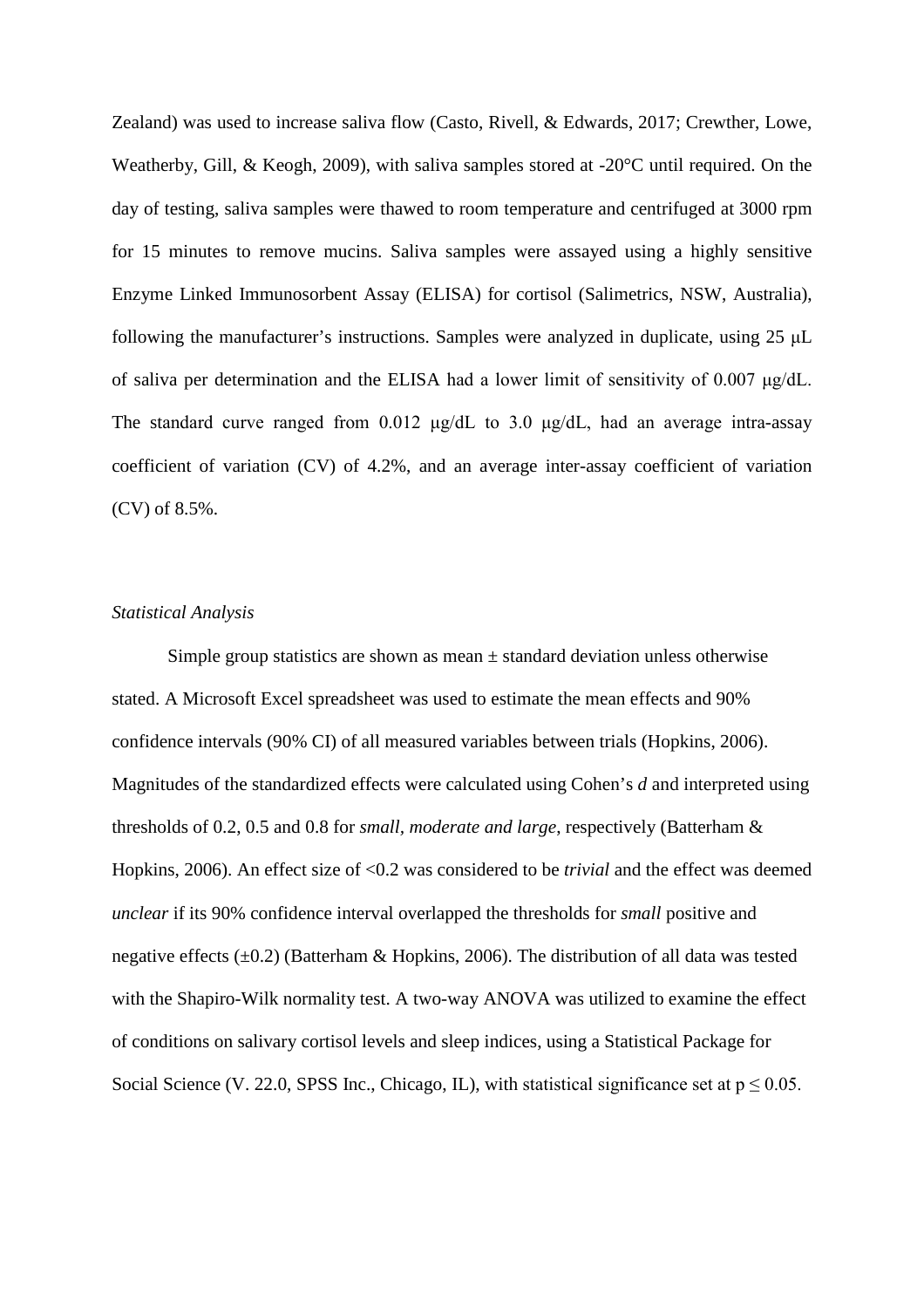#### **Results**

No significant differences were found between MATCH and TRAIN for mean heart rate (148  $\pm$  8 and 145  $\pm$  10 bpm,  $d = 0.26 \pm 0.57$ , *unclear*, respectively), RPE (15  $\pm$  2 and 14  $\pm$ 1, respectively), or playing duration (matched exactly).

## *Sleep Variables*

The values for the comparison between the MATCH, TRAIN and CONTROL conditions for sleep variables can be observed in (Table 1; Table 3). There was a significant reduction in TST (-1:58  $\pm$  1:52 h, *d* = -1.41  $\pm$ 0.77, *large*, p=0.008) and SE (-7.7  $\pm$  8.5%, *d* = -0.79 ±0.50, *moderate,* p=0.018) on the night of the MATCH compared to the TRAIN session (Table 1). A significant increase in SL was observed for the night following the MATCH compared to the CONTROL  $(50.3 \pm 58.5 \text{ mins}, d = 0.89 \pm 0.69, \text{large}, \text{p=0.045}).$ Although not statistically significant, there was an increase of  $28.5 \pm 45.3$  mins in SL following the netball MATCH compared to the TRAIN session (67.0  $\pm$  51.9 mins and 38.5  $\pm$ 29.3 mins, respectively, *d* = 0.89 ±0.82, *moderate*).

# *Cortisol*

Cortisol levels (Fig. 1; Table 2) were significantly upregulated (354%) POST match when compared to PRE match ( $p < 0.001$ ). There was a significant increase in cortisol concentrations immediately POST MATCH compared to POST TRAIN (293%, p=0.003), which was associated with a *very large* effect (*d* = 3.77 ±0.74) and POST MATCH compared to POST CONTROL (345%,  $d = -3.02 \pm 0.72$ , *very large*,  $p < 0.001$ ). A significant increase in cortisol concentration was observed at the 10:00pm time point  $(d = 1.13 \pm 0.35, \text{ large})$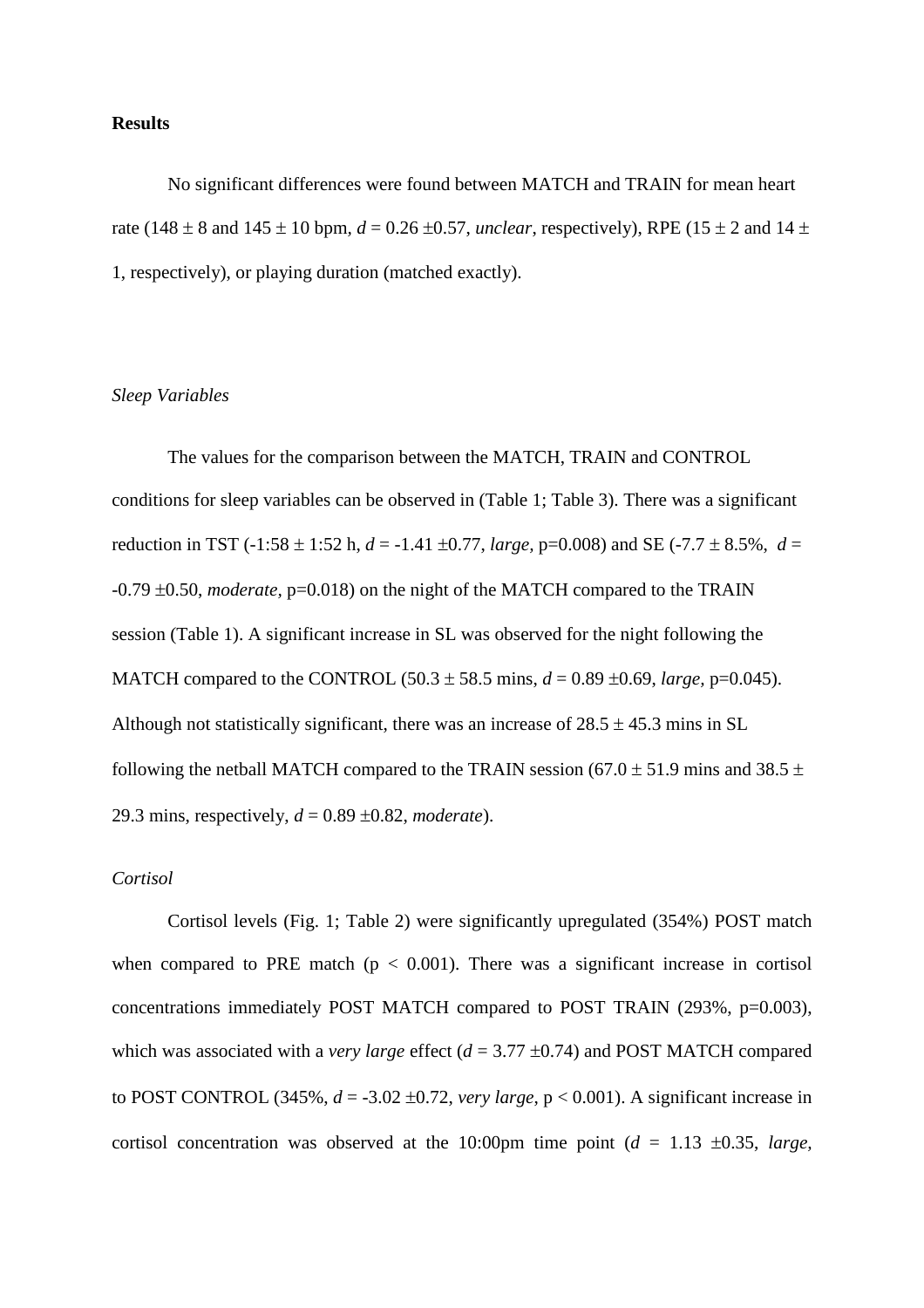p=0.013) following the MATCH compared to the TRAIN session and a significant increase was observed at 10:00pm between MATCH and CONTROL (*d* = -0.97 ±0.75, *large*,  $p=0.042$ ).

# *Perceived Stress*

There was a significant increase in perceived stress for the MATCH compared to CONTROL at the PRE time point (Table 2).

### **Discussion**

The current study is the first to assess psychophysiological stress markers during competition and training environments and examine their relationship to sleep indices in an elite female athlete population. The main findings from the study were a significant increase in salivary levels of the stress hormone cortisol immediately following a netball match and at 22:00pm, when compared to the same time points following an intensity-matched training session. Reduced sleep quantity and quality following the match compared to the training session were also observed. These findings provide the first evidence that elite female athletes experience higher psychological stress levels following a match and a reduction in both sleep duration and quality.

The results of the current study are consistent with previous investigations that have examined the stress response differences for a competition and training environment (Filaire et al., 2001; Haneishi et al., 2007). The study in female collegiate soccer players (n=20) assessed the response of cortisol and perceived psychological stress during a game and training (Haneishi et al., 2007). Somatic state anxiety and cognitive state anxiety were both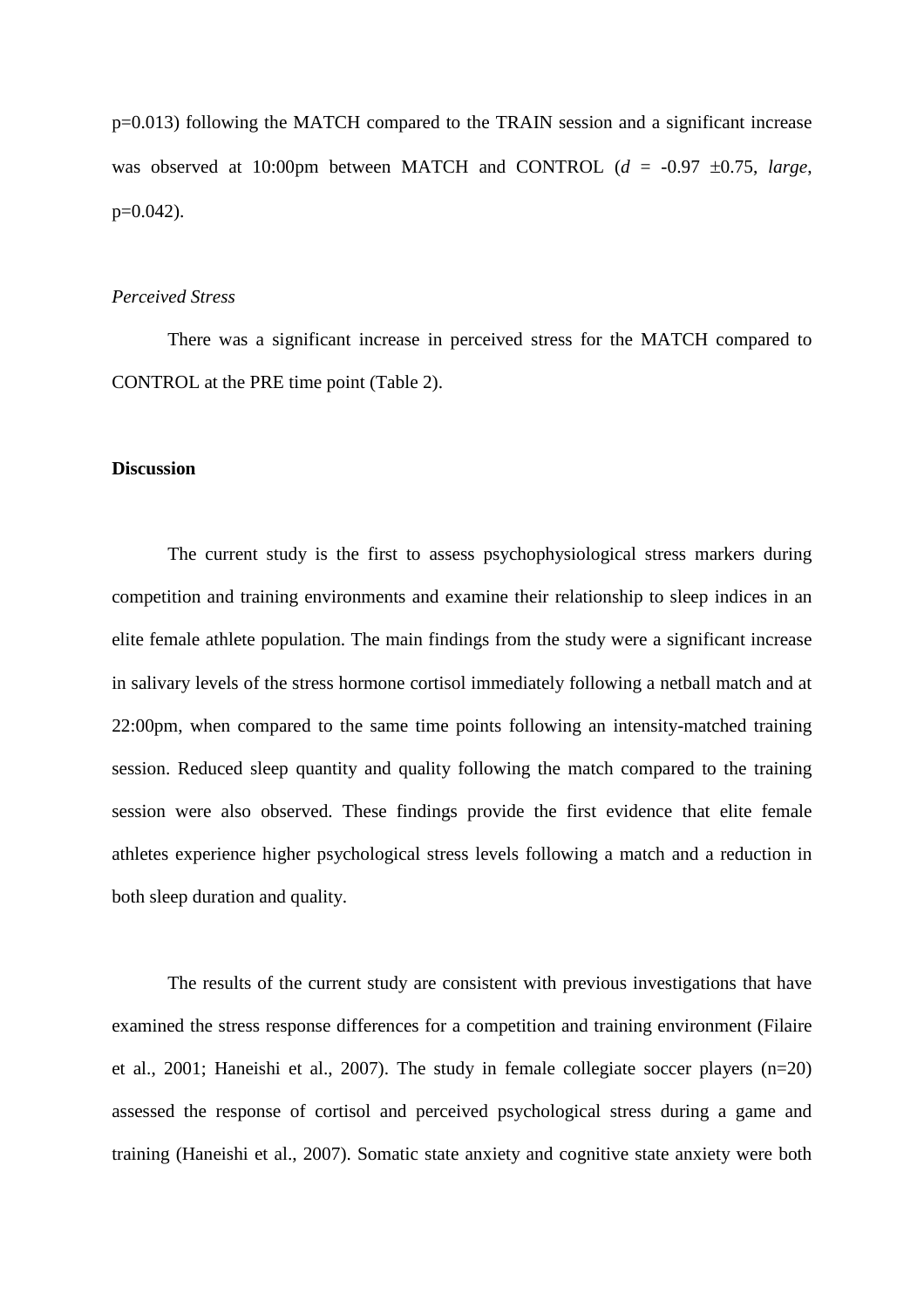significantly greater ( $p < 0.05$ ) pre- and post-game compared with training for all subjects. While we found similar results for increases in cortisol concentrations following a match compared to training, the perceptual stress results differed between the two studies. Although these were not statistically significant, the perceptual stress results from the current study showed trends to higher perceived stress PRE and at 22:00pm following the MATCH (5.2 and 3.2 respectively) compared to TRAIN (3.9 and 2.1, respectively). The inclusion of more in-depth perceived stress measurements, such as the 21-item Self-rating Anxiety Scale (SAS) and the Competitive State Anxiety Inventory-2 (CSAI-2), as used by Haneishi et al. (2007) compared to the VAS scale used in the current study, may have resulted in more sensitive measures to determine perceived stress differences.

Although differing through comparison to a rest day as opposed to a training day, assessment of the psychophysiological stress in judo athletes during competition showed similar results to the current study (Filaire et al., 2001). In the 12 male judo athletes investigated, a significant increase in cortisol concentrations ( $p < 0.05$ ) pre-, post-competition for both a regional and interregional competition compared to a rest day were reported. A possible contributing factor in the difference observed at the POST time point between MATCH and TRAIN in the current study, could be the effect of the crowd. Although speculative, the crowd factor may be similar to the heightened pressure and cortisol response of athletes that play at home compared to away fixtures (Carré, 2006). Previous reports have shown that competition typically creates a psychologically stressful environment, with an anticipatory rise in cortisol concentrations pre-competition (Haneishi et al., 2007; Passelergue, Robert, & Lac, 1999). There are several contributing factors to this, such as playing in front of a large crowd and the pressure of performing that may cause the anticipatory rise in cortisol concentrations pre-competition (Arruda et al., 2016). In contrast to this, in the current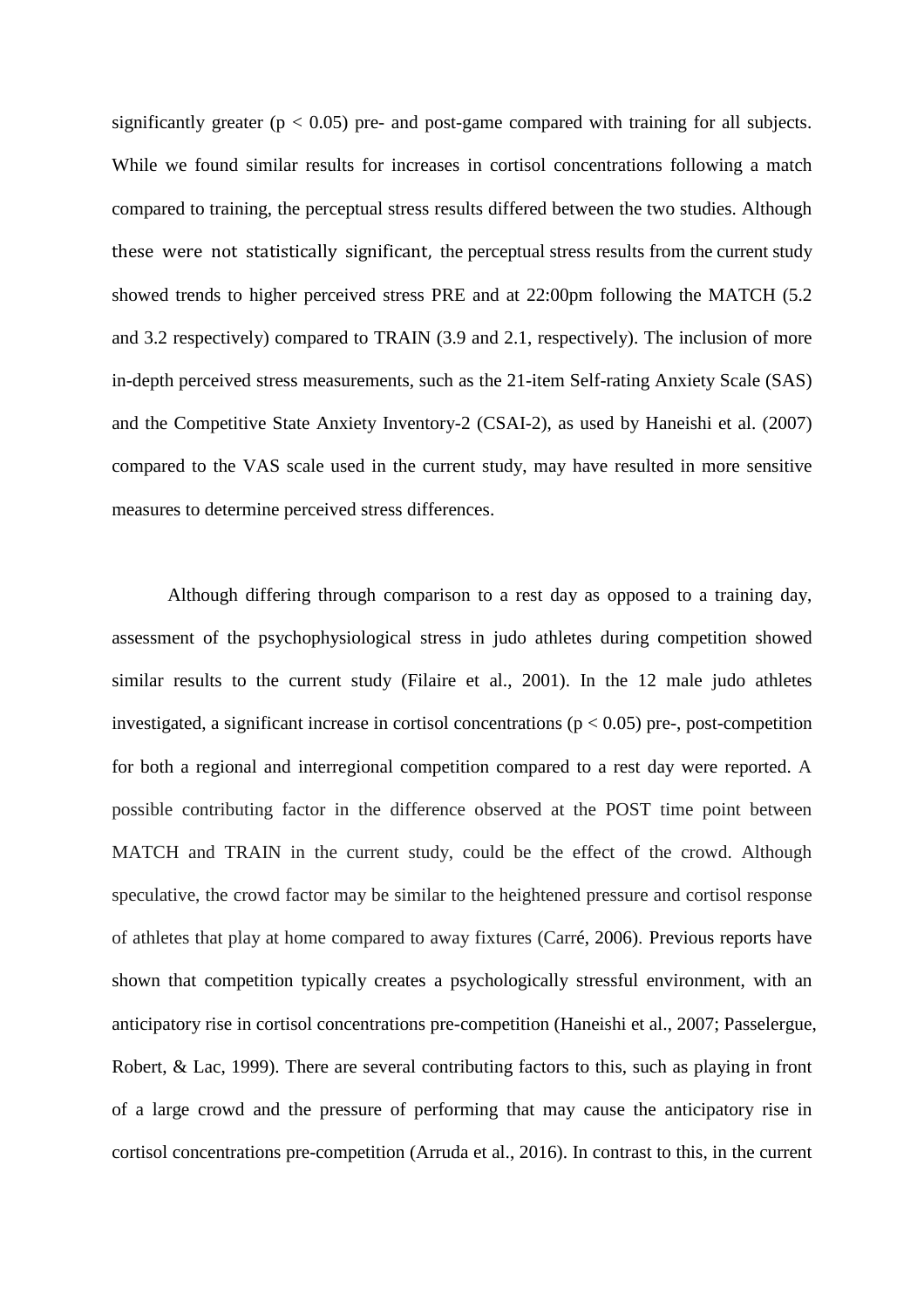study although not significant, athletes rated their PS highest for MATCH (5.2) compared to TRAINING (3.9) at the PRE time point. The saliva sample was taken PRE match when the athletes were in the dressing room before going out to play. Although it is pure speculation at this point, it is possible that if the saliva sample was taken courtside where athletes were exposed to the large crowd, salivary cortisol and perceived stress levels would have been higher.

In regards to sleep, the results of the current study are consistent with and support previous studies that have assessed sleep indices following either competition or training (Eagles, Mclellan, Hing, Carloss, & Lovell, 2014; Fullagar, Skorski, Duffield, Julian, et al., 2016; Oda & Shirakawa, 2014; Sargent & Roach, 2016; Shearer et al., 2015). The current study showed the same trends in sleep indices and *large effects* on sleep following an evening match, with sleep duration reduced to 6:03 h (25% reduction), similar to the reduction to 5:30 h (from 7:40 h on the training day; 28% reduction) reported by Sargent and Roach (2016). However, our study differs to theirs as sleep/wake behavior was compared between a competitive match and a training session under the same conditions (time, duration and intensity), whereas their comparisons were made between matches taking place at both day and night. However, the difference in TST found in the current study (-1:58 h less following MATCH compared to TRAIN) are similar with another investigation (Fullagar, Skorski, Duffield, Julian, et al., 2016), that reported similar differences between a night match and a day match  $({\sim} 2:36 \text{ h})$ .

It has been proposed that sleep latency following high intensity exercise late at night is extended, through physiological variables such as increases in core body temperature (Sargent & Roach, 2016), mental stimulation and cognitive fatigue (Fullagar et al., 2015).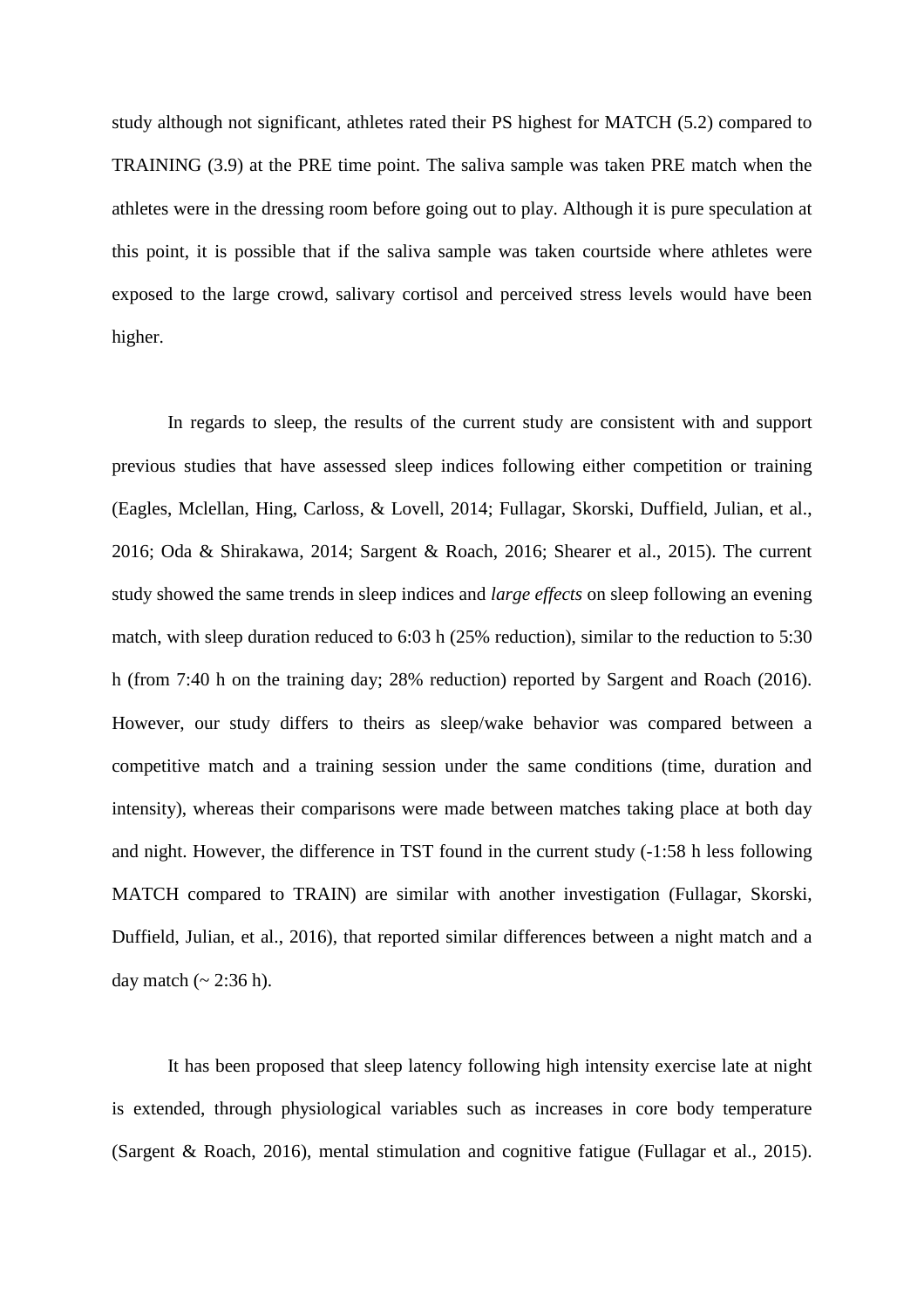The physical exertion following late night competition may also cause disruptions to circadian rhythms, in turn causing a phase delay in melatonin production, and delayed sleep onset (Shearer et al., 2015). Another significant finding of the current study was the *moderate to large* reduction in SE following the MATCH compared to both the TRAIN (-7.7%) and CONTROL (-12.7%), which is supportive of the reduction of SE observed following highintensity exercise prior to bed compared to no exercise in the study by Oda and Shirawaka (2014). The reduction in sleep duration observed in the current study, following the match and training compared to the control day, may be caused by the delay in bedtime due to the timing of the match and training, a point already observed in another study (Fullagar, Skorski, Duffield, Julian, et al., 2016). However, there is little published data on sleep following competition. This is surprising given that periods of sleep loss could potentially compromise the recovery process for those athletes who need to perform to a high standard on a weekly basis (Skein, Duffield, Minett, Snape, & Murphy, 2013). A study by Juliff and collegues (2017) reported significantly longer sleep durations in a six day netball tournament for the top finishing two teams (8:02h) compared to the two bottom ranked teams (7:01h), highlighting the importance of adequate sleep in a competition setting. Therefore, the ability to improve sleep indices following night competition is important, and interventions, such as sleep hygiene education (O'Donnell & Driller, 2017) and relaxation strategies, following a night match may help to improve sleep in athletic populations (Fullagar, Skorski, Duffield, & Meyer, 2016).

A limitation of the current study was that there was only a single testing day for each condition (match, training and control days). Data collected over a season or over multiple games and training sessions would have allowed for a more in-depth knowledge on competition and subsequent sleep indices. A limitation of the current study was the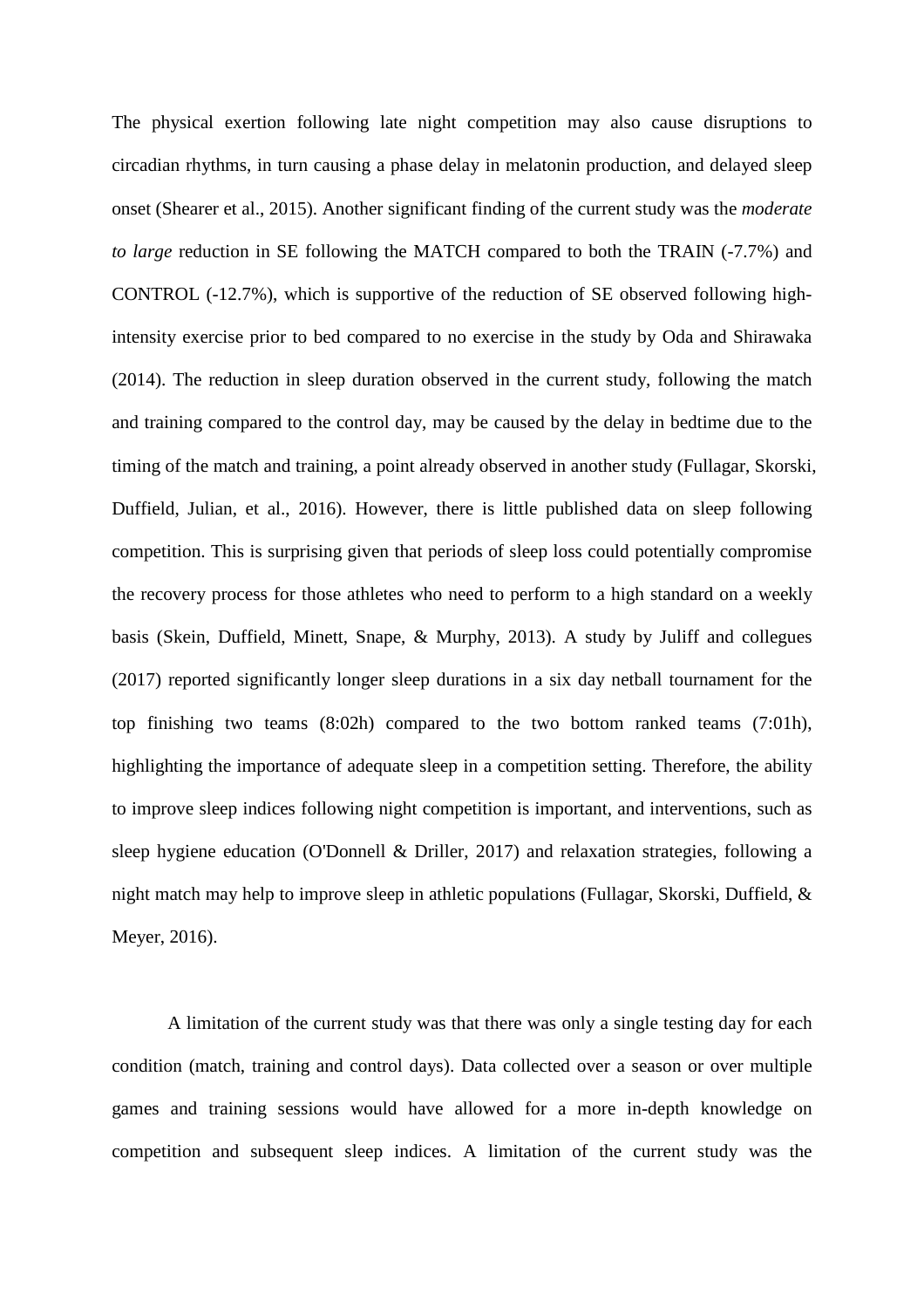Readiband device accuracy for measuring sleep latency and sleep efficiency, as caution has been recommended when interpreting these indices (Dunican et al., 2017). A further limitation of the current study was the potential effect of the menstrual cycle phases. Whilst data on menstrual cycles were collected, we were unable to control for these factors, ensuring that testing occurred at the same time of the menstrual cycle for each athlete. Future research should aim to assess any differences in the stress and sleep responses in both match and training environments at different phases of the menstrual cycle.

In summary, the results of the current study indicate that the match environment resulted in *very large* post-match levels of cortisol and reduced sleep quantity and quality when compared to post-training in elite female netball athletes. The findings of this study are novel, in that the physical intensity between match and training scenarios were matched, and suggest that the psychological stress associated with competition may play a large part in the impaired sleep measures. Practitioners should be aware of the extra stress competition elicits, and adequately allow for appropriate recovery in periodised training programs.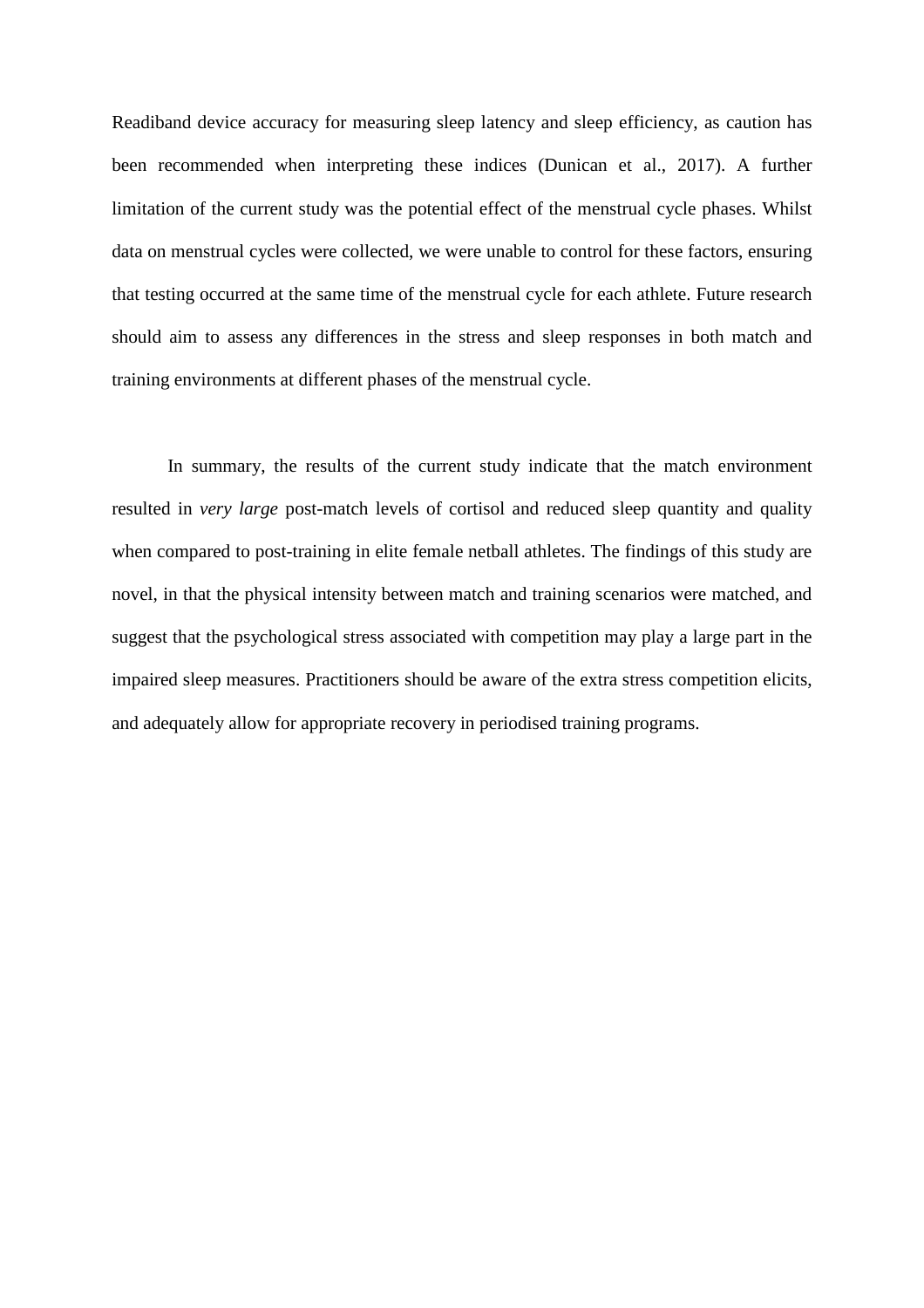#### **References**

- Alexiou, H., & Coutts, A. (2008). A comparison of methods used for quantifying internal load in women soccer players. *International Journal of Sports Physiology and Performance, 3*(3), 320-330
- Arruda, A., Aoki, M., Miloski, B., Freitas, C., Moura, N., & Moreira, A. (2016). Playing match venue does not affect resting salivary steriods in elite Futsal players. *Physiology & Behavior, 155*, 77-82
- Batterham, A., & Hopkins, W. (2006). Making meaningful inferences about magnitudes. *International Journal of Sports Physiology and Performance, 1*(50), 50-57
- Casto, K., Rivell, A., & Edwards, D. (2017). Competition-related testosterone, cortisol, and perceived success in recreational athletes. *Hormones and Behavior*. doi: 10.1016/j.yhbeh.2017.05.006
- Crewther, B., Al-Dujaili, E., Smail, N., Anastasova, S., Kilduff, L., & Cook, C. (2013). Monitoring salivary testosterone and cortisol concentrations across an international sports competition: Data comparison using enzyme immunoassays and two sample preperations. *Clinical Biochemistry, 46*, 354-358
- Crewther, B., Lowe, T., Weatherby, R., Gill, N., & Keogh, J. (2009). Neuromuscular performance of elite rugby union players and relationships with salivary hormones. *Journal of Strength and Conditioning Research, 23*(7), 2046-2053. doi: 10.1519/JSC.0b013e3181b73c19
- Dennis, J., Dawson, B., Heasman, J., Rogalski, B., & Robey, E. (2016). Sleep patterns and injury occurrence in elite Australian footballers. *Journal of Science and Medicine in Sport*, 1-4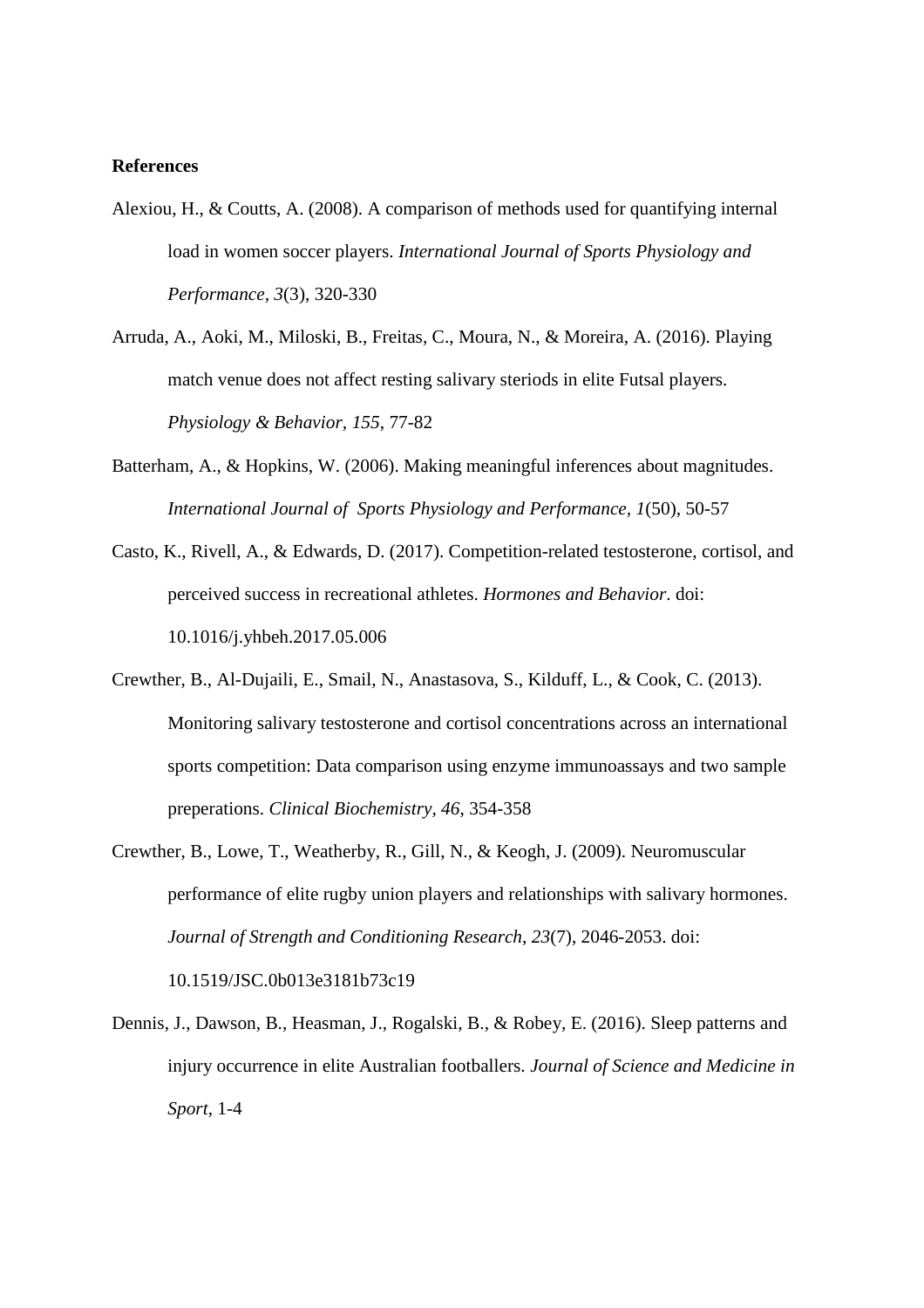- Driller, M., McQuillan, J., & O'Donnell, S. (2016). Inter-device reliability of an automaticscoring actigraph for measuring sleep in healthy adults. *Sleep Science*, 1-4. doi: 10.1016/j.slsci.2016.08.003i
- Dunican, I., Murray, K., Slater, J., Maddison, K., Jones, M., Dawson, B., . . . Eastwood, P. (2017). Laboratory and home comparison of wrist-activity monitors and polysomnography in middle-aged adults. *Sleep and Biological Rhythms*. doi: 10.1007/s41105-017-0130-x
- Eagles, A., Mclellan, C., Hing, W., Carloss, N., & Lovell, D. (2014). Changes in sleep quantity and efficiency in professional rugby union players during home based training and match-play. *The Journal of Sports Medicine and Physical Fitness*
- Filaire, E., Sagnol, M., Ferrand, C., Maso, F., & Lac, G. (2001). Psychophysiological stress in judo athletes during competitions. *Journal of Sports Medicine and Physical Fitness, 41*(2), 263-268
- Forndran, A., Lastella, M., Roach, G., Halson, S., & Sargent, C. (2012). Training schedules in elite swimmers: no time to rest? In X. Zhou & C. Sargent (Eds.), *Sleep of Different Populations* (pp. 6-10). Adelaide, Australia.
- Foster, C., Florhaug, J., Franklin, J., Gottschall, L., Hrovatin, L., Parker, S., . . . Dodge, C. (2001). A new approach to monitoring exercise training *Journal of Strength and Conditioning Research, 15*(1), 109-115
- Fullagar, H., Duffield, R., Skorski, S., Coutts, A., Julian, R., & Meyer, T. (2015). Sleep and recovery in team sport: current sleep-related issues facing professional team-sport athletes. *International journal of Sports Physiology and Performance, 10*(8), 950-957
- Fullagar, H., Skorski, S., Duffield, R., Julian, R., Bartlett, J., & Meyer, T. (2016). Impaired sleep and recovery after night matches in elite football players. *Journal of Sport Sciences*, 1-7. doi: 10.1080/02640414.2015.1135249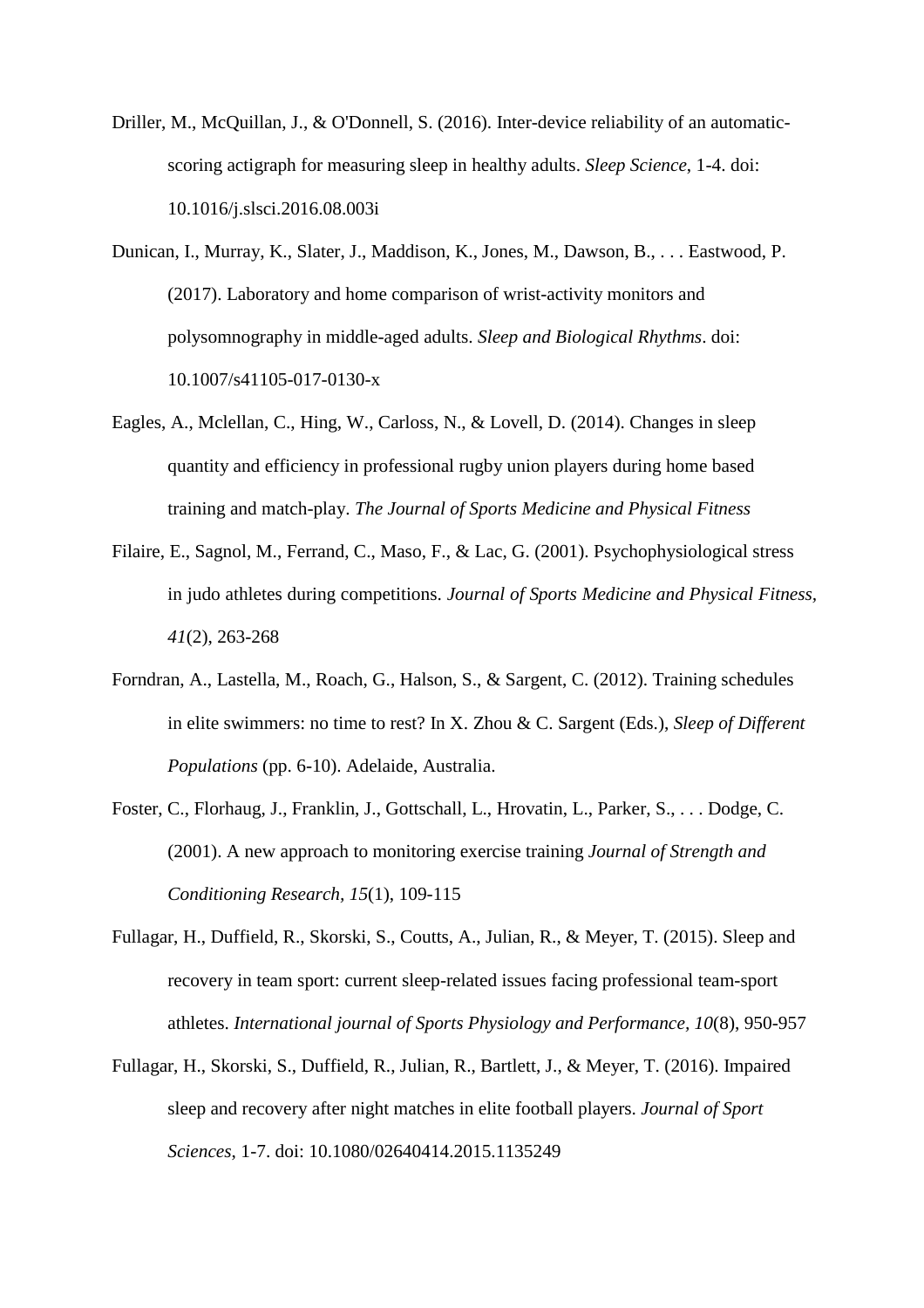Fullagar, H., Skorski, S., Duffield, R., & Meyer, T. (2016). The effect of an acute sleep hygiene strategy following a late-night soccer match on recovery of players. *Chronobiology international, 33*(5), 1-16. doi: 10.3109/07420528.2016.1149190

- Gaudino, P., Marcello Iaia, F., Strudwick, A., Hawkins, R., Alberti, G., Atkinson, G., & Gregson, W. (2015). Factors influencing perception of effort (session rating of perceived exertion) during elite soccer training. *International Journal of Sports Physiology and Performance*, 860-864
- Halson, S. (2014). Sleep in elite athletes and nutritional interventions to enhance sleep. *Sports Medicine, 44*(1), 13-23. doi: 10.1007/s40279-014-0147-0
- Haneishi, K., Fry, A., Moore, C., Schilling, B., & Fry, M. (2007). Cortisol and stress responses during a game and practice in female collegiate soccer players. *Journal of Strength & Conditioning Research, 21*(2), 583-588. doi: 10.1519/R-20496.1
- Hopkins, W. (2006). *Analysis of a post-only crossover trial (excel spreadsheet)*. Retrieved from<http://www.sportsci.org/resource/stats/>
- Juliff, L., Halson, S., Hebert, J., Forsyth, P., & Peiffer, J. (2017). Longer sleep durations are positively associated with finishing place during a national mulit-day netball competition. *Journal of Strength and Conditioning Research, 32*(1). doi: 10.1519/JSC.0000000000001793
- Juliff, L., Halson, S., & Peiffer, J. (2015). Understanding sleep disturbance in athletes prior to important compeititons. *Journal of Science and Medicine in Sport, 18*, 13-18
- Leeder, J., Glaister, M., Pizzoferro, K., Dawson, J., & Pedlar, C. (2012). Sleep duration and quality in elite athletes measured using wristwatch actigraphy. *Journal of Sport Sciences, 30*(6), 541-545. doi: 10.1080/02640414.2012.660188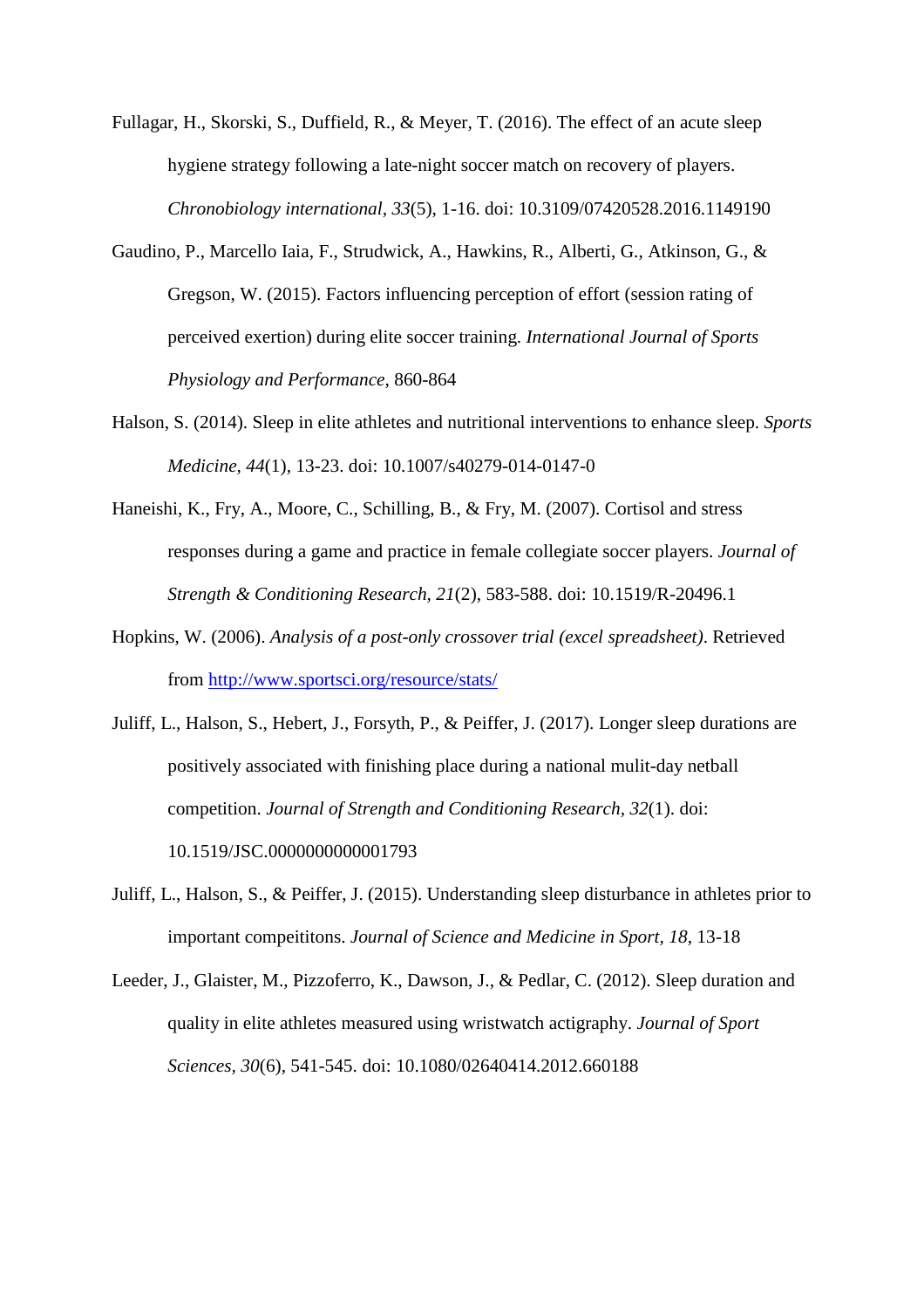- Nédélec, M., Halson, S., Abaidia, A., Ahmaidi, S., & Dupont, G. (2015). Stress, sleep and recovery in elite soccer: a critical review of the literature. *Sports Medicine, 45*(10), 1387-1400. doi: 10.1007/s40279-015-0358-z
- O'Donnell, S., & Driller, M. (2017). Sleep-hygiene education improves sleep indices in elite female athletes. *International Journal of Exercise Science*
- Oda, S., & Shirakawa, K. (2014). Sleep onset is disrupted following pre-sleep exercise that causes large physiological excitement at bedtime. *European Journal of Applied Physiology, 114*, 1789-1799. doi: 10.1007/s00421-014-2873-2
- Passelergue, P., Robert, A., & Lac, G. (1999). Salivary cortisol, testosterone and T/C ratio variations during a wrestling competition and during the post-competitive recovery period. *International journal of Sport Medicine, 20*, 109-113
- Sadeh, A. (2011). The role and validity of actigraphy in sleep medicine: an update. *Sleep Medicine Reviews, 15*, 259-267
- Sargent, C., Halson, S., & Roach, G. (2014). Sleep or swim? Early-morning training severly restricts the amount of sleep obtained by elite swimmers. *European Journal of Sport Science, 14*(1), 310-315. doi: 10.1080/17461391.2012.696711
- Sargent, C., & Roach, G. (2016). Sleep duration is reduced in elite athletes following nighttime competitions. *Chronobiology International, 33*(6), 667-670
- Shearer, D., Jones, R., Kilduff, L., & Cook, C. (2015). Effects of competition on the sleep patterns of elite rugby union players. *European Journal of Sport Science, 15*(8), 681- 686. doi: 10.1080/17461391.2015.1053419
- Simpson, N., Gibbs, E., & Matheson, G. (2016). Optimizing sleep to maximize performance: implications and recommendations for elite athletes. *Scandinavian Journal of Medicine & Science in Sports*, 1-9. doi: 10.1111/sms.12703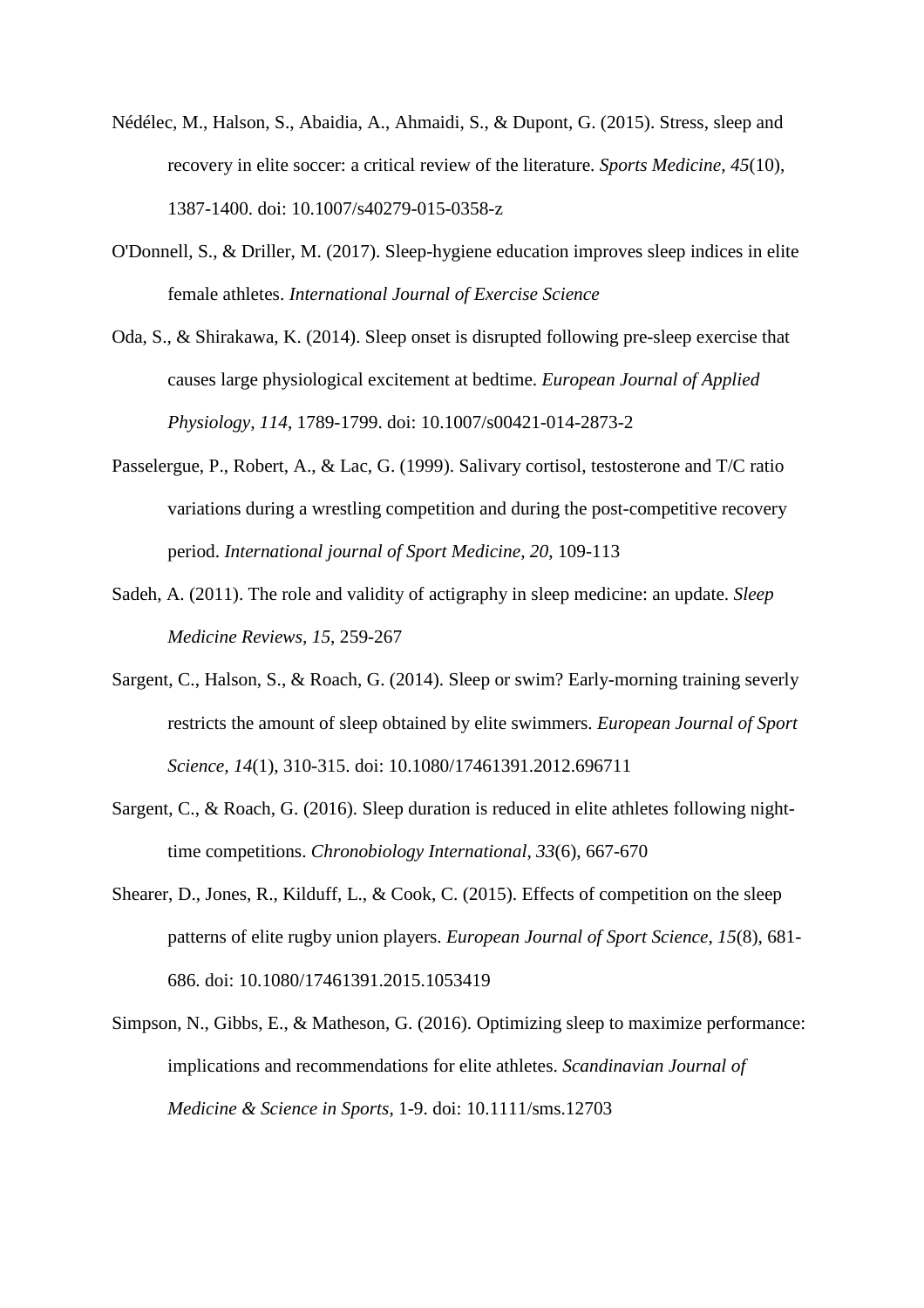Skein, M., Duffield, R., Minett, G., Snape, A., & Murphy, A. (2013). The effect of overnight sleep deprivation after competitive rugby league matches on postmatch physiological and perceptual recovery. *International Journal of Sports Physiology and Performance, 8*, 556-564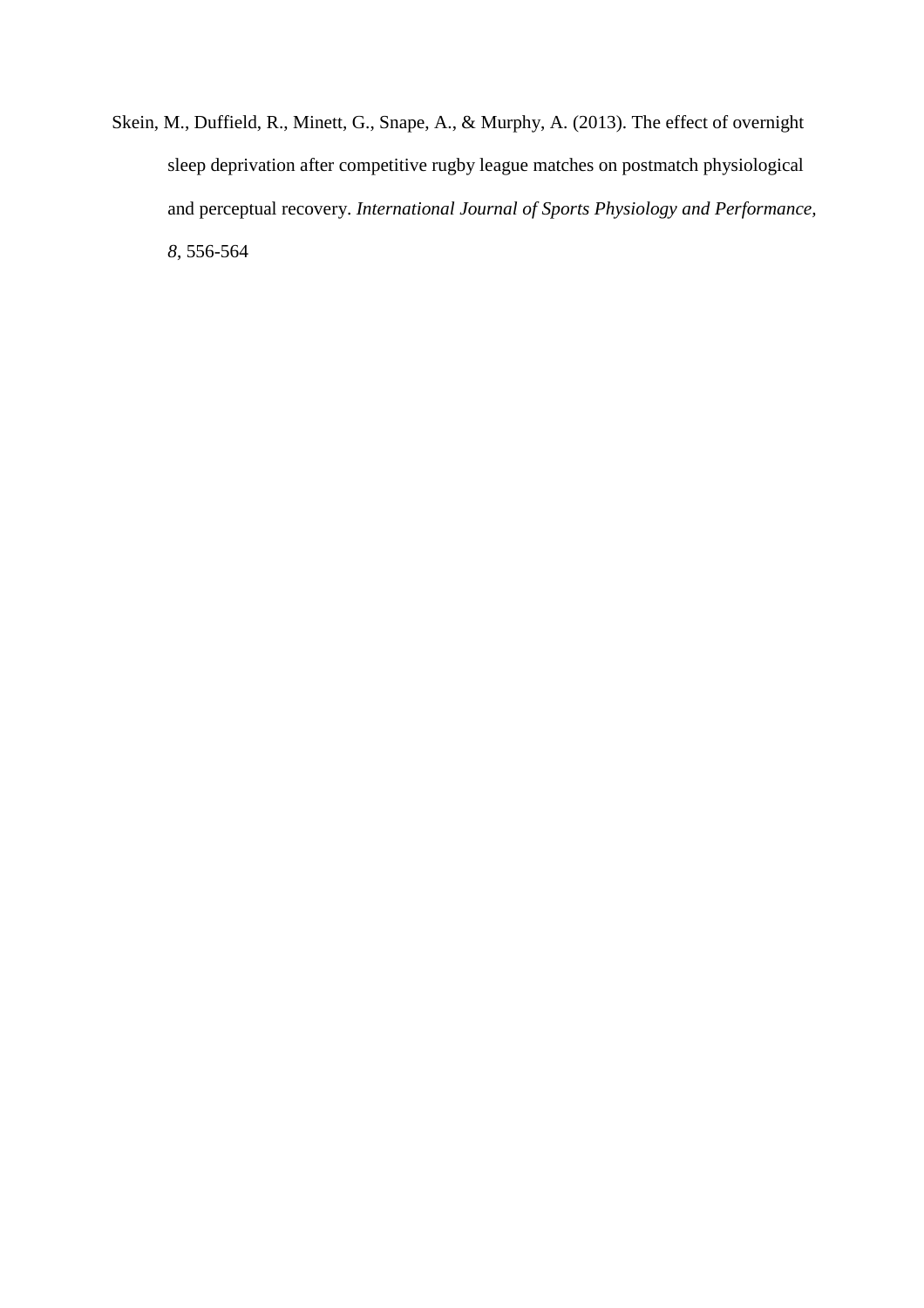

**Figure 1** – Salivary cortisol concentrations (μg/dL) pre, post and at 10:00pm for a match (MATCH), training (TRAIN) and rest (CONTROL) day. \* indicates a very large effect (Cohen's d) and \*\*\* indicates a significant p value  $<0.001$ ).